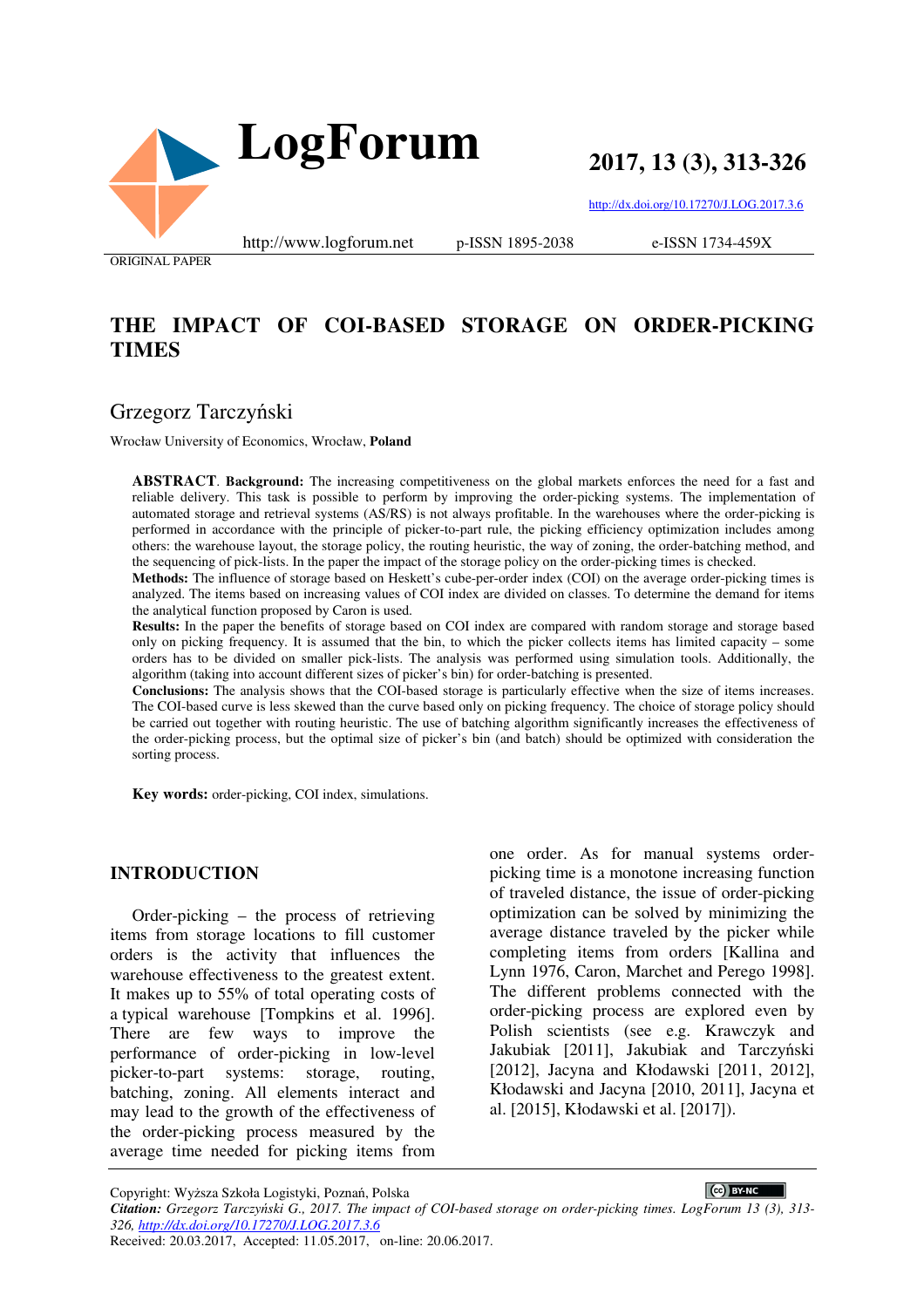*, Grzegorz Tarczyński G., 2017. The impact of COI-based storage on order-picking times. LogForum 13 (3), 313- 326. http://dx.doi.org/10.17270/J.LOG.2017.3.6* 

There are few popular storage location assignment methods. The most popular are: random, dedicated, and class-based. In this paper it will be analyzed the influence of the class-based storage policy on average traveled by the picker distance. The classes will be established using the cube-per-order index (COI). In such approach it is assumed that both: storage locations and items are divided into classes. Inside a class the items are assigned to the locations randomly. Muppani and Adil [2008b] notice that when the number of classes takes extreme values the class-based storage changes to: totally random (when there is only one class) or dedicated storage (when each location forms a new class). The cubeper-order index is the storage assignment method of items based on the ratio of the required space to the order frequency discovered by Heskett [1963].

The performance of the order-picking activity varies depending on the system applied in the warehouse. The automated storage/retrieval systems (AS/RS) are faster, but also much more expensive. For that reason the picker-to-part systems are still very common. In such warehouses the order-picking can be performed in two ways. In the first way (called unit-load) it is assumed that the picker always carries only one type of items (placed usually on a pallet), so during a picking tour he or she has to visit only one location while performing storage or retrieving operation (single-command) or two locations while performing: first storage operation and later retrieving operation (dual-command). In the latter way the picker retrieves many different items in one cycle. Here the key role plays the proper routing, too.

The aim of this paper is to determine the conditions when the storage based on COI performs better than the storage based only on picking frequency in picker-to-part warehouses considering order-picking with multiple stops. It is assumed that the item's cube influences not only the size of reserved for that item storage area, but also the ability of the picker to carry items together.

The structure of this paper is as follows. In the next section the review of literature associated with COI is presented. Section 3 discusses the function that maps the Pareto rule used in theoretical analysis for class division. The description of performed experiments and the received results are described in section 4. In section 5 the algorithm for order-batching is proposed. The paper is concluded in section 6.

### **LITERATURE REVIEW**

The effectiveness of cube-per-order rule discovered by Heskett [1963] was analyzed by many researchers. Kallina and Lynn [1976] enlarge the COI rule by defining four criterion for proper storage of items: popularity, space, compatibility, and complementarity. The first two refer directly to the COI. Compatibility means that on adjacent locations cannot be stored items that are not compatible (e.g. food and gasoline). The last criterion is met when items frequently ordered together are stored close to each other. In this paper only COI rule will be considered. Kallina and Lynn [1976] propose the algorithm for a warehouse costs minimization (in fact it is rather less formal procedure). The authors consider three problems that influence the costs: the division of warehouse space into storage and reserve areas, the locations and amounts for items in storage areas, the frequency of restocking each item from reserve to storage area. The best way for solving this problem is by the use of simulations. Malmborg and Bhaskaran [1990] analyze the COI rule for dual-command unitload warehouses and present the optimality proof for COI storage. The authors consider dedicated storage and assume that each item is stored on specified number of locations. The traveled distance is measured using both: rectilinear and Euclidean metric. Malmborg [1995] propose the procedure using simulated annealing for COI based storage location assignment taking into account zoning constraints.

Caron, Marchet and Perego [1998] simultaneously optimize the storage and routing in low-level picker-to-part systems. The authors analyze two very popular routing heuristics: return with a cross-aisle storage policy and S-shape with within-aisle storage. The classes for ABC storage are formed based on the cube-per-order index. In fact only for Sshape routing a class based storage (with class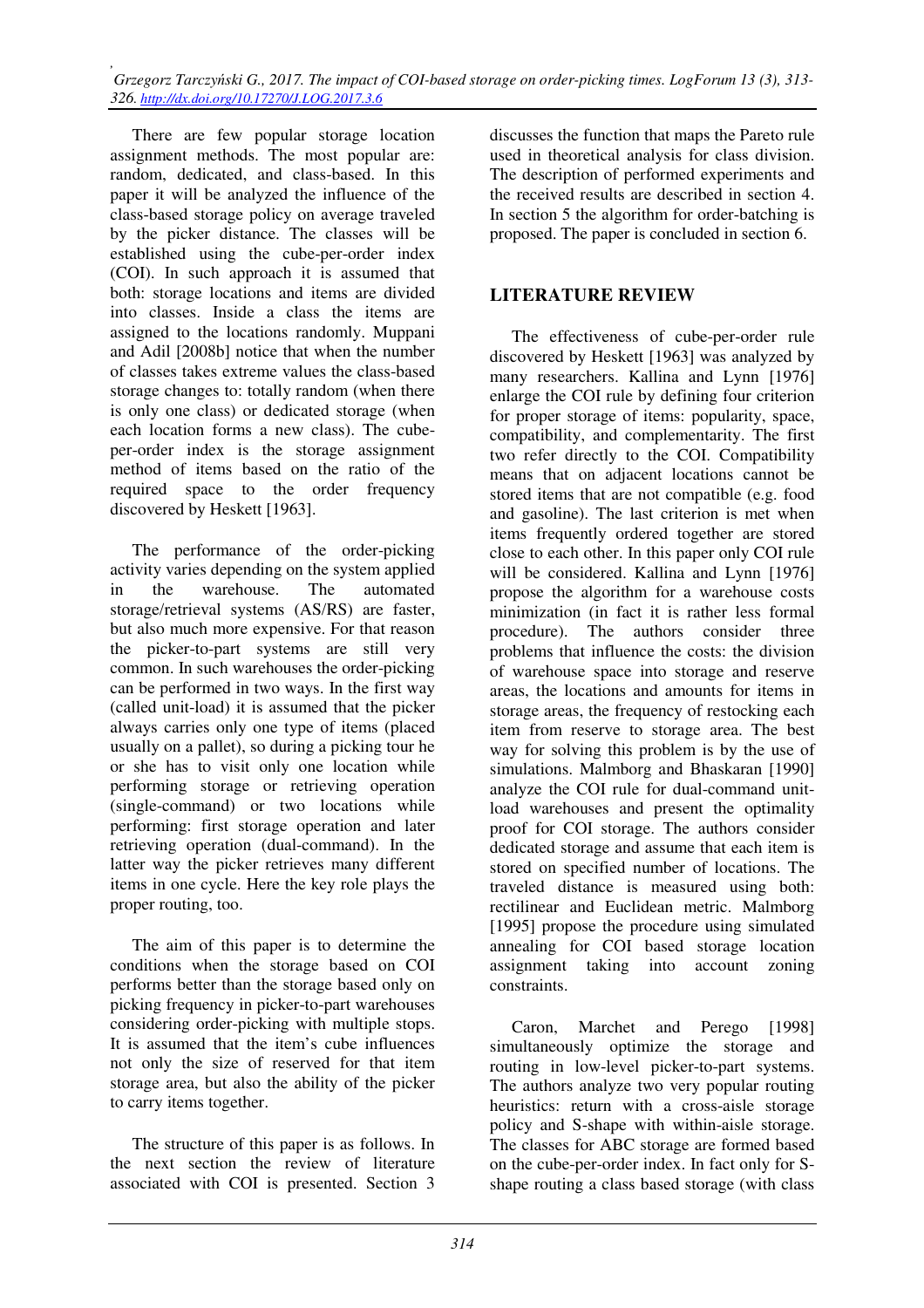borders) is considered. For return heuristic in each picking aisle the items are stored based on the ascending values of COI. The authors consider the two-blocks warehouse layout with PD located at the beginning of the cross-aisle and derive the analytical formulations for average distance traveled by the picker. Muppani and Adil [2008a, 2008b] investigate the single-command unit-load warehouses and present the model for both: allocation items to classes, and allocation storage locations to classes. The goal is to simultaneously minimize the storage space costs and the orderpicking costs. Kłodawski [2014] considers single-command unit-load warehouses with COI-based storage and shows that increasing the number of classes will imply in shorter average order-picking time. The conclusions are consistent with Van Kampen et al. [2012] remarks, that dedicated storage (where each item creates a separate class) is superior to the division on less number of classes. However, the very actual research of Yu et al. [2015] indicate that mentioned benefits are possible to reach only when one assume an infinite amount of items. Otherwise, increasing the number of classes may lead to the deterioration of the order-picking efficiency. Additionally, Kłodawski [2014] compares variants with different number of classes using operating costs and costs connected with maintaining the stock level (the author presents a model for optimal storage that minimizes the warehousing costs). Here his conclusions are similar to Yu et al. [2015]: the optimal number of classes is rather small.

The analysis of the influence of COI-based storage on the picker-to-part system's performance can by conducted by the use of simulations or with analytical models. Simulations can take into account a bigger number of parameters and generate more accurate results, but they are more timeconsuming than analytical approach. For this reason the researchers try to develop the formulations for average order-picking time. The problem of mapping the unit-load systems (single- or dual-command) is not complicated. More difficult to derive are the equations for average order-picking time when picking with multiple stops is considered. Manzini et al. [2007] present the simulation-based model for picking time taking into account among others

different skewness of ABC curve and two routing heuristics (S-shape and return). Other formulas are based on statistical analysis. Tarczyński presents equations for random storage for return heuristic [Tarczyński 2015a] and S-shape [Tarczyński 2015b], which after modifications can be used for ABC storage. The analytical models for COI-based ABC storage are derived by Caron, Marchet and Perego [1998, 2000] and Hwang, Oh and Lee [2004]. Unfortunately all presented (in listed above papers) equations assume constant number of items picked in a tour. In this paper the orders are batched based on the capacity of picker's bin criterion and the pick-list's size is variant. For this reason the further analysis will be performed by the use of simulations.

### **THE ABC CURVE**

As the picking frequency for items differs, one has to use a function (so called ABC curve) to map the cumulated demand for items from one class. Caron et al. [1998] use the function:

$$
F(x) = \frac{(1+s)\cdot x}{s+x},
$$

where:

- $x a$  cumulative fraction of total storage space required for items (the items need to be sorted: ascending for COI or descending for picking frequency),  $x \in (0,1)$ ,
- $F(x)$  a (normalized) cumulated demand for items,  $F(x) \in \langle 0,1 \rangle$ ,
- $s a$  shape factor,  $s > 0$ . *s* takes the values: 0.07, 0.12, 0.20, 0.33 respectively for 80/20, 70/20, 60/20, 50/20 ABC curves. The notation 80/20 means that the curve maps the Pareto rule (figure 1), i.e. 20% of items (more precisely: items stored on 20% most easily accessible storage space) generate 80% of demand. Other curves are less skewed. For large values of  $s$  (e.g.  $s =$ 1000) the ABC curve forms a straight line and the demand for all items is equal.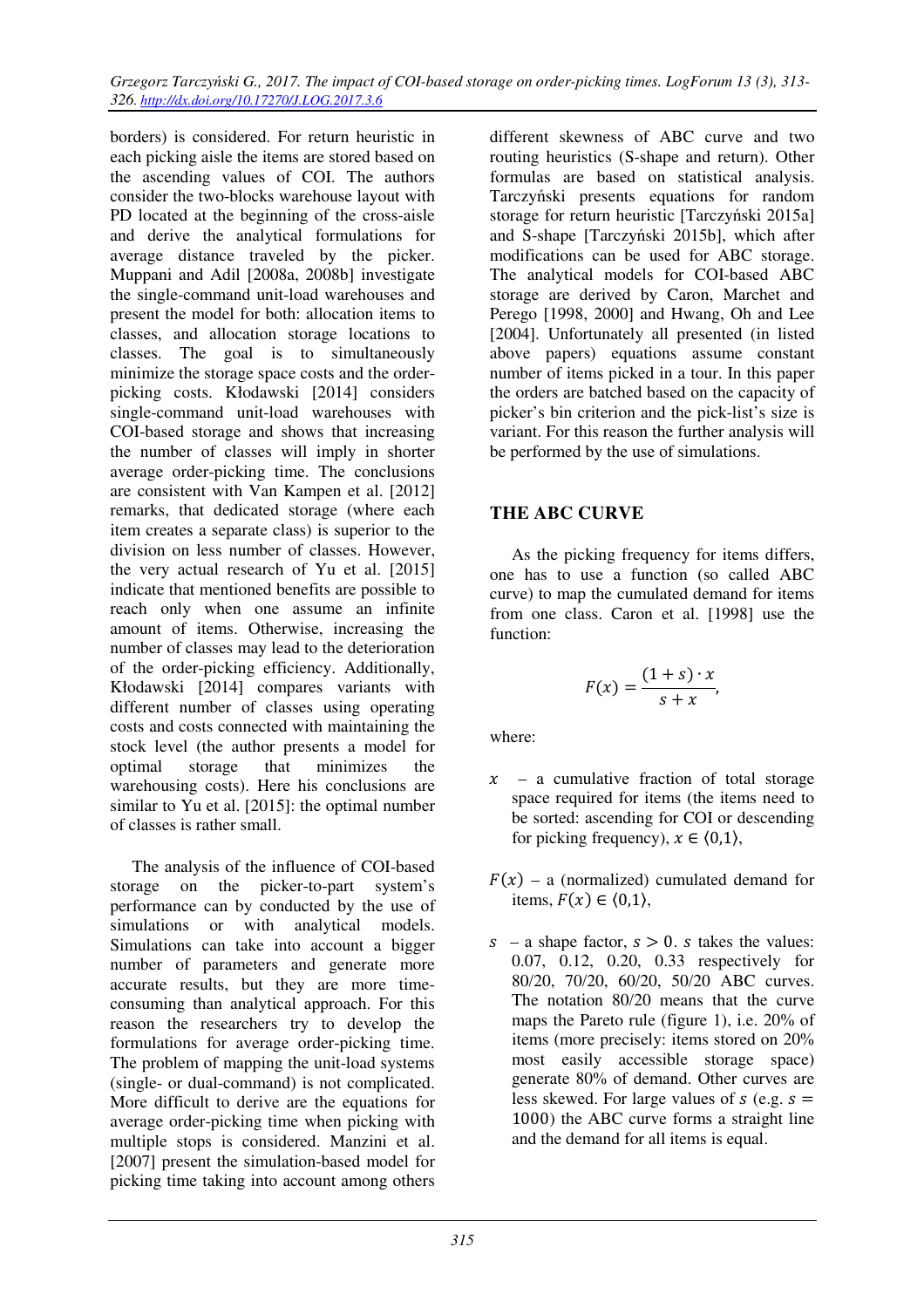

 Fig. 1. The 80/20 ABC curve used for generation the demand for stored in the warehouse items Rys. 1. Krzywa ABC odwzorowująca regułę Pareto 80/20 użyta do wygenerowania popytu na towary składowane w magazynie

In actual literature the ABC storage based on COI is usually compared only with totally random storage [Caron et al. 1998]. It seems to be reasonable to use for comparison the ABC storage based only on picking frequency, too. The ABC curve for COI will be less skewed than for picking frequency. This suggests that classes formed based on picking frequency are superior to classes with COI rule. However, for COI the items with largest size are stored far from PD and items with smallest size are easily accessible for the picker, so he or she can visit more locations covering less distance before returning to the PD. The small items can be stored more densely, too. This allows to reserve less area for class A, which should imply in shorter average traveled distance.

### **THE DESCRIPTION OF EXPERIMENTS**

The aim of this section is to check out how the ABC storage based on COI interact the distance covered by the picker when the capacity of bin, to which the items are collected is limited. Two variants will be checked: (1) the storage area reserved for each item is constant - it is one location (figure 2a), (2) the storage area depends on the size of items – on each location up to five different items can be stored (figure 2b). The number of items stored in the warehouse is 1.000. The warehouse (presented on figure 3) is one-block rectangular with the pick-up/drop-off (PD) point located in the corner (at the beginning of the front cross-aisle).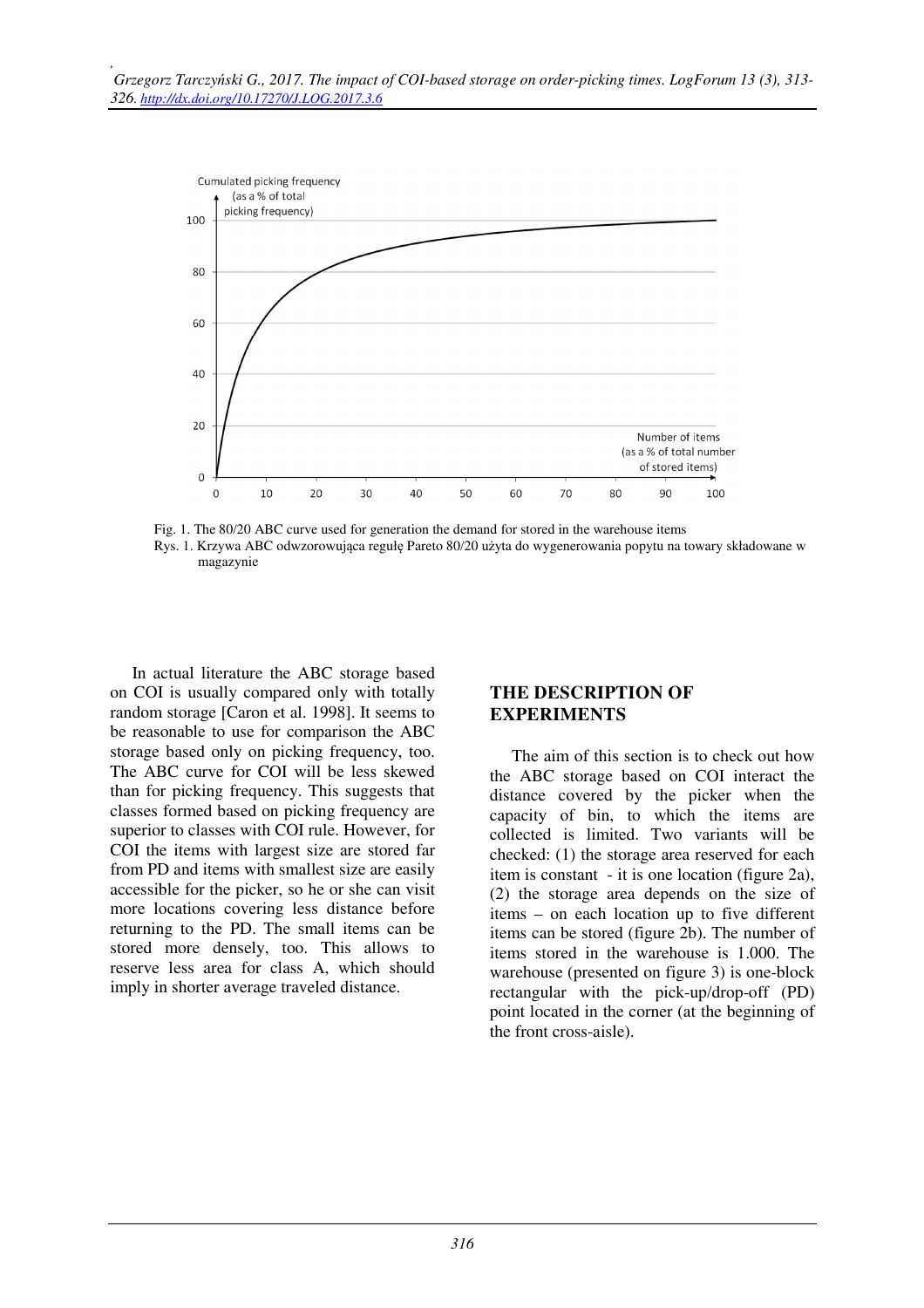*Grzegorz Tarczyński G., 2017. The impact of COI-based storage on order-picking times. LogForum 13 (3), 313- 326. http://dx.doi.org/10.17270/J.LOG.2017.3.6* 



 Fig. 2. Warehouse racks - it is assumed that on each localization: (a) only one item is stored, (b) from one to five different items can be stored (on the picture: five items on the left side and two items on the right side). Rys. 2. Regały magazynowe – zakłada się, że w każdej lokalizacji: (a) przechowywany jest tylko 1 towar, (b) składuje się od 1 do 5 różnych towarów (na rysunku: 5 składowanych towarów po lewej i 2 po prawej)



 Fig. 3. The one-block rectangular warehouse with 10 picking-aisles Rys. 3. Magazyn jednoblokowy z 10 alejkami, w których składowane są towary

The COI factors are calculated based on the cube of single item (not the storage area reserved for this item) – such approach was used by Kallina and Lynn (1976). For designating the size of items five different functions are used (figure 6). For function F1  $(c_k = \frac{k}{n})$  $\frac{\pi}{n}$ ) it is assumed that the number of items of each size is similar. Using functions F2  $(c_k = \left(\frac{k}{n}\right)^2)$  and F3  $(c_k = \left(\frac{k}{n}\right)^4)$  will imply in greater number of small items. For F4  $(c_k =$  $1 - \left(1 - \frac{k}{n}\right)^2$  and F5  $(c_k = 1 - \left(1 - \frac{k}{n}\right)^4)$  the size of most items is greater than half the capacity of bin (*n* – number of stored in the warehouse items,  $k -$  item's number (based on

ascending sorted cubes),  $c_k$  – cube of  $k$ -th item). It is assumed that the maximum cube is 20, 50 or 100 times larger than the minimum cube. The values are rounded, so all possible sizes are the multiple of the smallest size (figure 7). The obtained values are normalized and expressed as a percentage indicate both: how much of storage location will be occupied by this item, and how much space of a bin carried by the picker will be filled by the item. The picking frequency for items are designated by the use of 80/20 ABC curve (figure 1). For further calculations the following assumptions are adopted:

the items are replenished from reserve area each day after the picking is finished.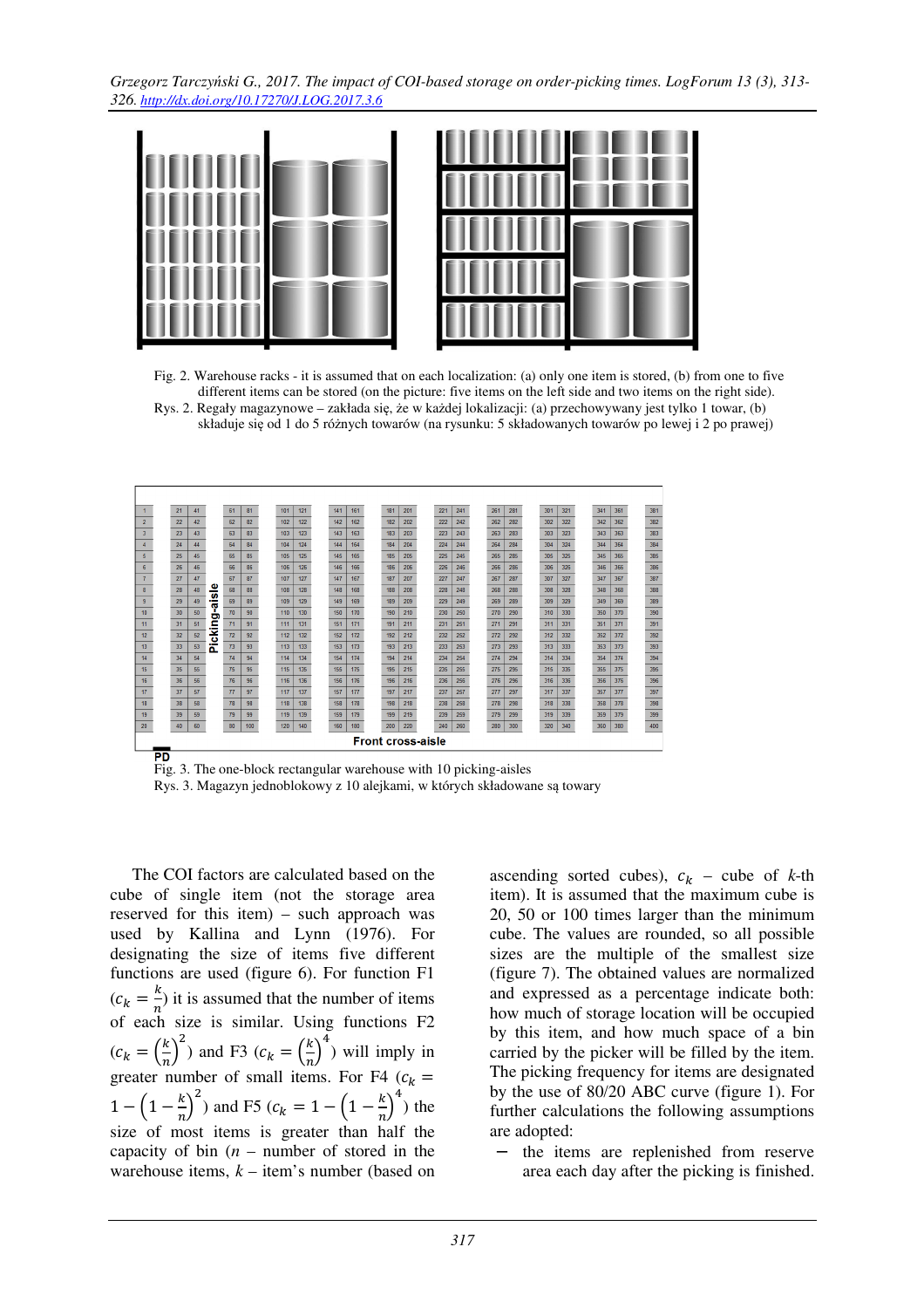For this reason there is no need to store items in huge amount in the storage area,

- the capacity of the bin where the picker collects items is limited. The size of items corresponds to the storage area reserved for them,
- while generating orders the amount of each item on the order is only 1,
- two routing heuristics are considered: return with a cross-aisle storage policy (figure 4) and S-shape with within-aisle storage policy (figure 5). The storage based on COI will be compared with storage based on picking frequency and random storage.



Fig. 4. The example of return route with across-aisle storage policy (red color – locations for A class, green color – locations for B class, blue color – locations for C class, grey color – locations to be visited in a tour)

Rys. 4. Przykład trasy wyznaczonej zgodnie z heurystyką return i składowania across-aisle (kolor czerwony – klasa A, kolor zielony – klasa B, kolor niebieski – klasa C, kolor szary – lokalizacje, które należy odwiedzić)



- Fig. 5. The example of S-shape route with within-aisle storage policy (red color locations for A class, green color locations for B class, blue color – locations for C class, grey color – locations to be visited in a tour)
- Rys. 5. Przykład trasy wyznaczonej zgodnie z heurystyką S-shape i składowania within-aisle (kolor czerwony klasa A, kolor zielony – klasa B, kolor niebieski – klasa C, kolor szary – lokalizacje, które należy odwiedzić)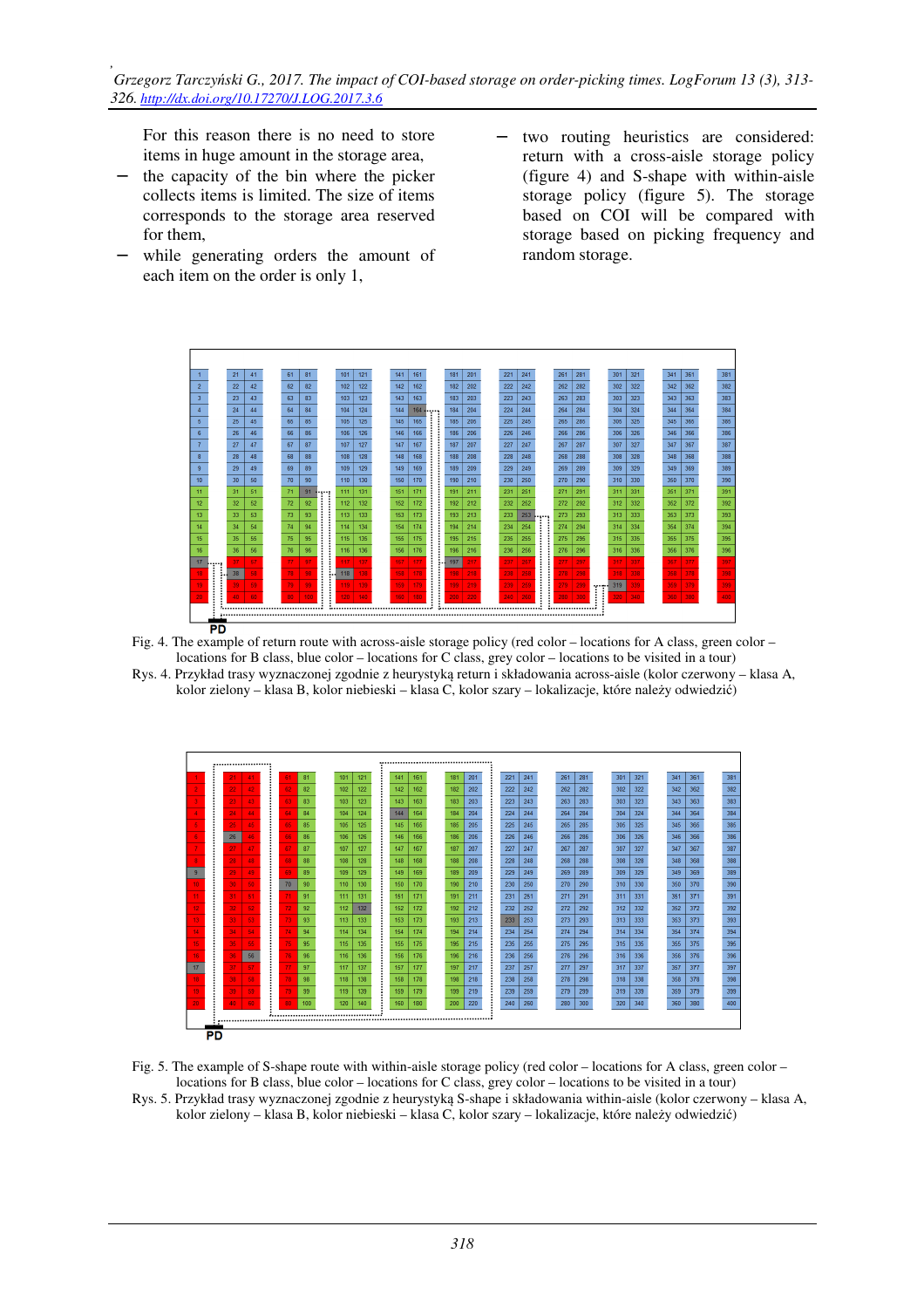

Fig. 6. Different functions used for generation the size of items Rys. 6. Różne funkcje wykorzystane do wygenerowania wielkości przechowywanych w magazynie towarów



Fig. 7. Rounding of functions used for generation the size of items for maximum quotient of sizes equal 20 Rys. 7. Zaokrąglenia funkcji użytych do wygenerowania wielkości przedmiotów dla maksymalnego ilorazu równego 20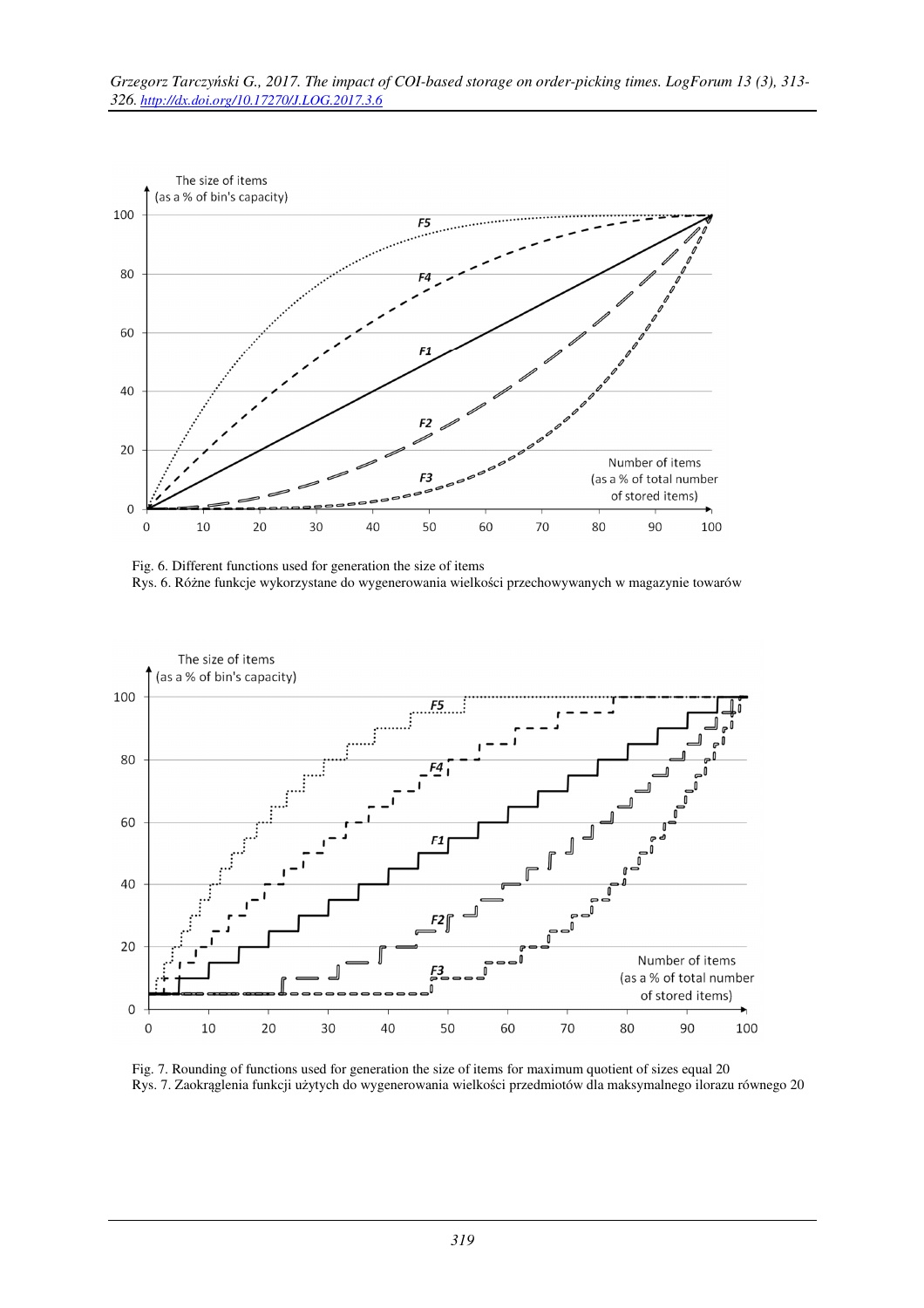Table 1. Average distances for maximum quotient of sizes of items equal 20 (in the brackets the percentage excess over the best variant)

Tabela 1. Średnie odległości dla maksymalnego ilorazu wielkości przedmiotów równego 20 (w nawiasach procentowe pogorszenie wyniku w porównaniu do najlepszego wariantu)

|                  |                   | Average number  |                       | Average distance for one route |                |
|------------------|-------------------|-----------------|-----------------------|--------------------------------|----------------|
| Size<br>function | Routing<br>method | of items picked |                       | ABC turnover based             |                |
|                  |                   | in one cycle    | ABC COI based storage | storage                        | Random storage |
|                  |                   | 1,90            | 97,71                 | 95,95                          | 126,61         |
| F1               | S-shape           |                 | (41, 33)              | (38, 78)                       | (83,13)        |
|                  | Return            | 1,90            | 72,51                 | 69,14                          | 127,32         |
|                  |                   |                 | (4, 89)               | (0,00)                         | (84,16)        |
|                  |                   | 2,88            | 131,42                | 122,39                         | 171,17         |
| F2               | S-shape           |                 | (45, 41)              | (35, 41)                       | (89,38)        |
|                  | Return            | 2,88            | 99,93                 | 90,38                          | 174,39         |
|                  |                   |                 | (10, 56)              | (0,00)                         | (92, 94)       |
| F <sub>3</sub>   | S-shape           | 4,37            | 163,61                | 161,89                         | 220,99         |
|                  |                   |                 | (42, 52)              | (41,03)                        | (92, 51)       |
|                  | Return            | 4,37            | 131,13                | 114,79                         | 231,40         |
|                  |                   |                 | (14,23)               | (0,00)                         | (101, 58)      |
|                  | S-shape           | 1,37            | 75,26                 | 74,30                          | 98,38          |
|                  |                   |                 | (35,23)               | (33,51)                        | (76, 77)       |
| F4               | Return            | 1,37            | 57,83                 | 55,65                          | 98,13          |
|                  |                   |                 | (3,91)                | (0,00)                         | (76,32)        |
| F <sub>5</sub>   |                   | 1,17            | 66,55                 | 66,01                          | 87,11          |
|                  | S-shape           |                 | (32, 35)              | (31,28)                        | (73,25)        |
|                  | Return            |                 | 51,34                 | 50,28                          | 86,89          |
|                  |                   | 1,17            | (2,10)                | (0,00)                         | (72, 81)       |

Table 2. Average distances for maximum quotient of sizes of items equal 50 (in the brackets the percentage excess over the best variant)

Tabela 2. Średnie odległości dla maksymalnego ilorazu wielkości przedmiotów równego 50 (w nawiasach procentowe pogorszenie wyniku w porównaniu do najlepszego wariantu)

|                |                   | Average number  | Average distance for one route |                    |                |  |  |
|----------------|-------------------|-----------------|--------------------------------|--------------------|----------------|--|--|
| Size function  | Routing<br>method | of items picked | ABC COI based                  | ABC turnover based |                |  |  |
|                |                   | in one cycle    | storage                        | storage            | Random storage |  |  |
|                | S-shape           | 1,93            | 100,46                         | 97,23              | 128,56         |  |  |
| F1             |                   |                 | (42,30)                        | (37, 73)           | (82,10)        |  |  |
|                | Return            | 1,93            | 73,56                          | 70,60              | 128,90         |  |  |
|                |                   |                 | (4,20)                         | (0.00)             | (82, 59)       |  |  |
|                | S-shape           | 3,03            | 136,93                         | 126,69             | 178,22         |  |  |
| F2             |                   |                 | (45,95)                        | (35,04)            | (89,96)        |  |  |
|                | Return            | 3,03            | 103,92                         | 93,82              | 181,87         |  |  |
|                |                   |                 | (10,76)                        | (0,00)             | (93, 86)       |  |  |
|                | S-shape           |                 | 177,38                         | 158,36             | 244,69         |  |  |
| F3             |                   | 5,08            | (38,98)                        | (24,07)            | (91,71)        |  |  |
|                | Return            | 5,08            | 143,63                         | 127,63             | 258,55         |  |  |
|                |                   |                 | (12, 53)                       | (0,00)             | (102, 57)      |  |  |
|                |                   | 1,37            | 76,85                          | 74,76              | 98,30          |  |  |
| F <sub>4</sub> | S-shape           |                 | (37,69)                        | (33,95)            | (76,12)        |  |  |
|                |                   |                 | 58,17                          | 55,82              | 98,39          |  |  |
|                | Return            | 1,37            | (4,22)                         | (0.00)             | (76,27)        |  |  |
|                | S-shape           | 1,16            | 66,24                          | 66,06              | 86,30          |  |  |
| F <sub>5</sub> |                   |                 | (32,11)                        | (31,76)            | (72, 13)       |  |  |
|                |                   |                 | 50,64                          | 50,14              | 86,49          |  |  |
|                | Return            | 1,16            | (0,99)                         | (0,00)             | (72,50)        |  |  |

The results of calculations for equal storage area for all items are presented in the tables 1- 3. The distances are expressed in the average number of storage locations passed by the picker in one picking tour. For all experiments the COI storage performs worse than storage based only on picking frequency (tables 1-3).

The possibility of carrying more items located near the PD point does not lead to the distance reduction. In all presented 15 experiments (for different: size functions and quotient in sizes) the return routing heuristic in combination with across-aisle turnover-based storage policy performs best.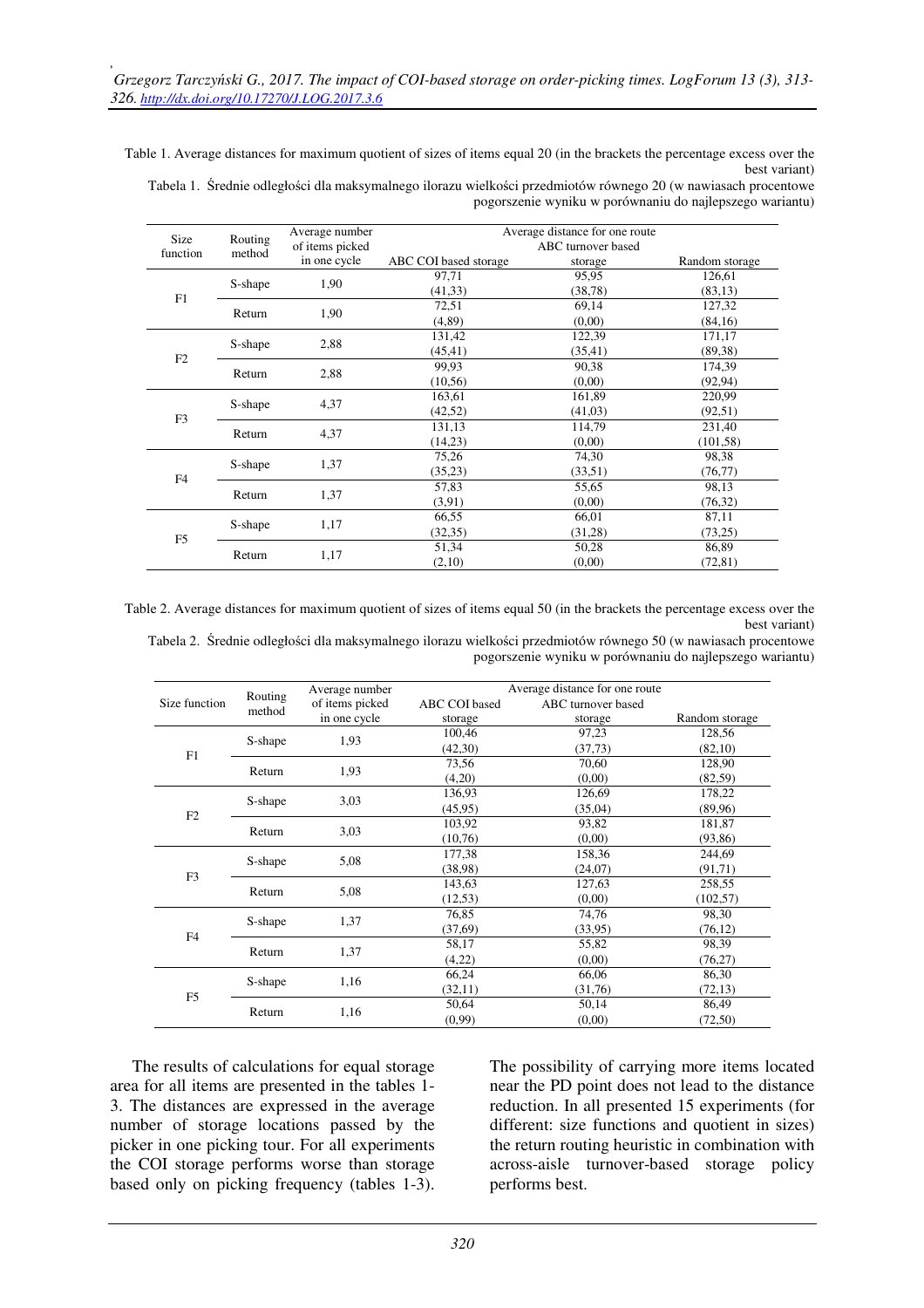Table 3. Average distances for maximum quotient of sizes of items equal 100 (in the brackets the percentage excess over the best variant)

Tabela 3. Średnie odległości dla maksymalnego ilorazu wielkości przedmiotów równego 100 (w nawiasach procentowe pogorszenie wyniku w porównaniu do najlepszego wariantu)

|                |                   | Average      |               | Average distance for one route |                |
|----------------|-------------------|--------------|---------------|--------------------------------|----------------|
| Size function  | Routing<br>method | number of    |               |                                |                |
|                |                   | items picked | ABC COI based | ABC turnover based             |                |
|                |                   | in one cycle | storage       | storage                        | Random storage |
| F1             | S-shape           |              | 66,69         | 66,47                          | 87,41          |
|                |                   | 1,17         | (32,35)       | (31,90)                        | (73, 45)       |
|                | Return            | 1,17         | 51,46         | 50,39                          | 87,26          |
|                |                   |              | (2,13)        | (0,00)                         | (73,16)        |
|                |                   | 1,39         | 76,18         | 75,39                          | 99,30          |
|                | S-shape           |              | (35, 42)      | (34,01)                        | (76, 52)       |
| F2             | Return            | 1,39         | 57,98         | 56,26                          | 99,15          |
|                |                   |              | (3,07)        | (0,00)                         | (76,24)        |
|                | S-shape           | 4,85         | 175,69        | 157,08                         | 241,20         |
| F <sub>3</sub> |                   |              | (40, 87)      | (25,94)                        | (93, 40)       |
|                | Return            | 4,85         | 140,46        | 124,72                         | 253,01         |
|                |                   |              | (12,62)       | (0,00)                         | (102, 87)      |
|                |                   | 2,90         | 132,33        | 123,23                         | 172,47         |
| F <sub>4</sub> | S-shape           |              | (44, 37)      | (34, 44)                       | (88,16)        |
|                |                   | 2,90         | 100,55        | 91,67                          | 175,80         |
|                | Return            |              | (9,70)        | (0,00)                         | (91,78)        |
|                |                   |              | 97,69         | 94,18                          | 124,92         |
| F <sub>5</sub> | S-shape           | 1,87         | (41,24)       | (36,15)                        | (80, 60)       |
|                | Return            | 1,87         | 72,01         | 69,17                          | 125,42         |
|                |                   |              | (4,11)        | (0,00)                         | (81,32)        |

Table 4. Average distances for maximum quotient of sizes of items equal 20 and different storage space (in the brackets the percentage excess over the best variant)

Tabela 4. Średnie odległości dla maksymalnego ilorazu wielkości przedmiotów równego 20 i niestałej wielkości przestrzeni magazynowej (w nawiasach procentowe pogorszenie wyniku w porównaniu do najlepszego wariantu)

|                | Routing<br>method | Average number  | Average distance for one route |                    |                |  |  |
|----------------|-------------------|-----------------|--------------------------------|--------------------|----------------|--|--|
| Size function  |                   | of items picked | ABC COI based                  | ABC turnover based |                |  |  |
|                |                   | in one cycle    | storage                        | storage            | Random storage |  |  |
|                |                   |                 | 68,13                          | 69,46              | 100,14         |  |  |
| F1             | S-shape           | 1,90            | (18, 55)                       | (20, 86)           | (74,25)        |  |  |
|                | Return            | 1,90            | 57,47                          | 58,16              | 100,17         |  |  |
|                |                   |                 | (0,00)                         | (1,21)             | (74,31)        |  |  |
|                |                   | 2,88            | 65,70                          | 68,36              | 107,50         |  |  |
| F2             | S-shape           |                 | (3,28)                         | (7, 45)            | (68,98)        |  |  |
|                | Return            | 2,88            | 63,62                          | 65,19              | 109,83         |  |  |
|                |                   |                 | (0,00)                         | (2, 48)            | (72, 64)       |  |  |
|                | S-shape           | 4,37            | 69,72                          | 71,37              | 116,63         |  |  |
| F3             |                   |                 | (0,00)                         | (2,36)             | (67,28)        |  |  |
|                | Return            | 4,37            | 72,36                          | 75,26              | 121,23         |  |  |
|                |                   |                 | (3,78)                         | (7, 94)            | (73, 87)       |  |  |
|                |                   | 1,37            | 65,43                          | 66,84              | 91,76          |  |  |
| F4             | S-shape           |                 | (27, 43)                       | (30,17)            | (78, 70)       |  |  |
|                |                   | 1,37            | 51,35                          | 51,60              | 91,25          |  |  |
|                | Return            |                 | (0,00)                         | (0,50)             | (77, 72)       |  |  |
|                |                   |                 | 64,72                          | 65,42              | 86,62          |  |  |
| F <sub>5</sub> | S-shape           | 1,17            | (30,90)                        | (32, 32)           | (75,20)        |  |  |
|                |                   |                 | 49,44                          | 49,50              | 86,72          |  |  |
|                | Return            | 1,17            | (0,00)                         | (0,11)             | (75, 40)       |  |  |

When the storage is totally random, then the return heuristic gives very poor results – it is always worse than S-shape. For the ABC storage – when the number of picked items in a tour is small – the return method with across-

aisle storage gives smaller distance values than S-shape with within-aisle policy. For COIbased storage the best routing is according to the return heuristic, too. However, the distance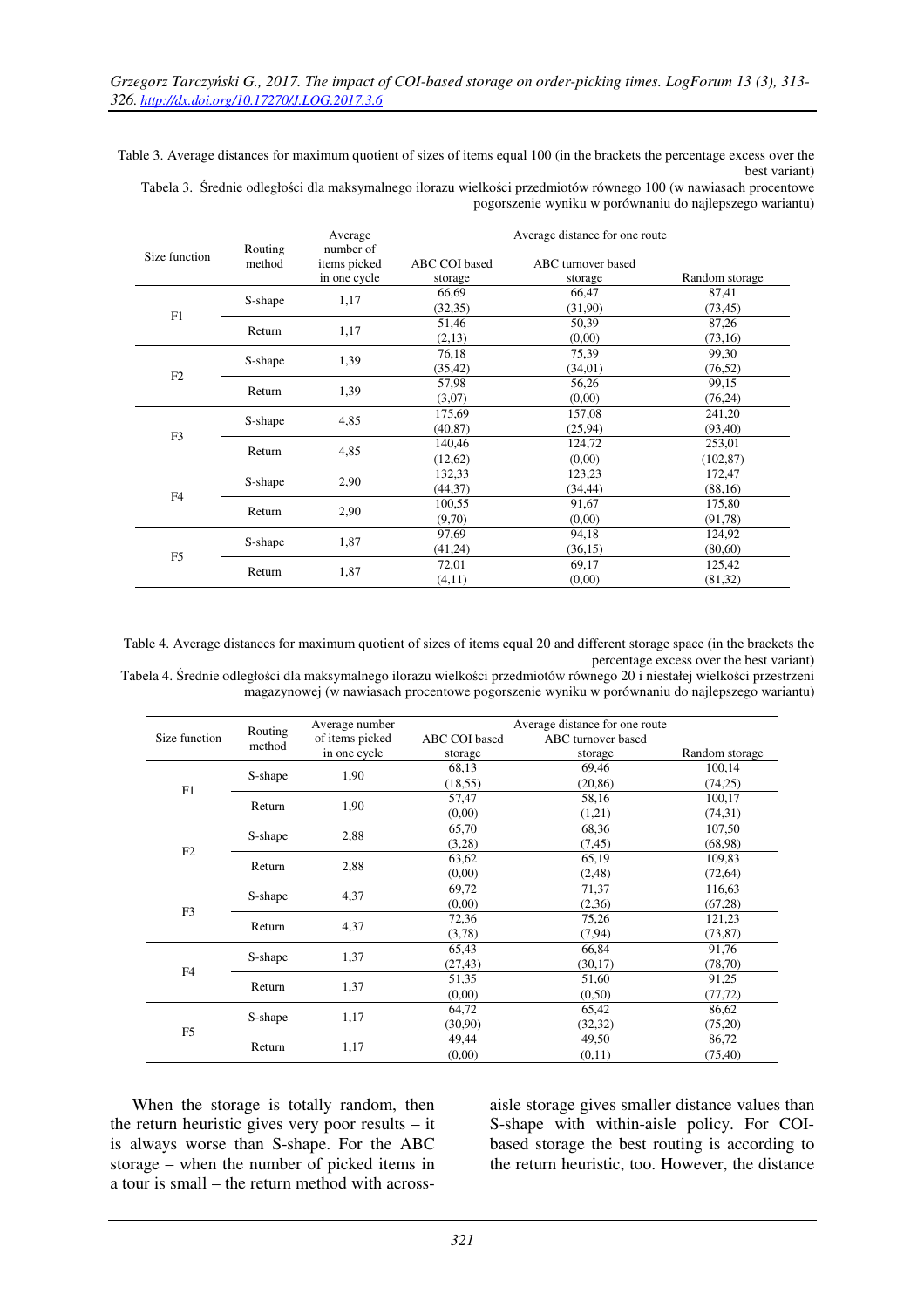for COI storage is longer than for storage based on turnover from 0.99% to 14.23%.

Table 4 shows the results for the case where the storage area reserved for item depends on the cube-per-order index. Only here all the benefits from ABC storage based on COI are visible. The COI storage is superior to the storage based only on turnover, but the difference in traveled distance is not significant – it varies from  $0.11\%$  to 2.48%. Also here the return heuristic performs better than S-shape. However, there is one exception – for the size function F3 the S-shape gives better results.

### **ORDER BATCHING**

One of the ways of order-picking optimization is order-batching. The problem of transforming orders into pick lists was analyzed by many scientists (see e.g. Gibson and Sharp [1992]). In this paper the influence of the size of the bin carried by the picker on the average traveled distance will be analyzed. It is assumed that the batching procedure should generate the pick lists without losing the integrity of particular orders so as to facilitate the further sorting process. Gademann and Van de Velde [2005] show that the batching problem is NP-hard. For this reason the researchers discover algorithms for

approximate value of optimized objective function (usually the traveled distance). The proposed in this paper procedure minimizes the number visited aisles in one picking tour and consists of 5 steps: (1) choose the base order with the largest number of visited aisles and remove this order from the set of not connected orders; (2) choose the order (and add it to the base order), that will minimize the total number of visited aisles and after adding the entire size of items will not exceed the capacity of the picker's bin (remove this order from the set of not connected orders); (3) if the step (2) does not change the size of the base order (connecting orders was not possible) go to step (4); otherwise repeat step (2); (4) move the base order to the set of pick-lists; (5) if the set of not connected orders is not empty go to the step (1); otherwise finish the procedure.

The percentage reduction of the distance traveled by the picker after random batching and batching with the use of presented procedure for ABC COI based storage is presented in table 5. The improvement of results is especially visible when the size of the bin increases. The results could be even better when the orders will be split into separate orders before batching. However, in this case the sorting process (after the items are picked) will play a more prominent role.

Tabela 5. Redukcja średnich odległości pokonywanych przez magazynierów po połączeniu zamówień – wyrażona jako procentowa wartość poprawy względem wariantu bez łączenia

|                |                 | Routing method |       |        |       |       |         |       |       |
|----------------|-----------------|----------------|-------|--------|-------|-------|---------|-------|-------|
|                | Batching method |                |       | Return |       |       | S-shape |       |       |
| Dataset        |                 | Bin's size     |       |        |       |       |         |       |       |
|                |                 | $\overline{c}$ | 3     | 4      | 5     | 2     | 3       | 4     | 5     |
| F <sub>1</sub> | random          | 11,28          | 22,18 | 31,77  | 38,97 | 15,50 | 28,18   | 38,27 | 45,42 |
| F <sub>1</sub> | heur.           | 14,32          | 27,19 | 38,65  | 46,98 | 19,74 | 35,31   | 47,03 | 55,01 |
| F <sub>2</sub> | random          | 24,91          | 37,24 | 45,57  | 51,47 | 31,03 | 43,82   | 51,89 | 57,31 |
| F <sub>2</sub> | heur.           | 30,16          | 45,10 | 54,26  | 60,28 | 38,11 | 53,20   | 61,49 | 66,65 |
| F <sub>3</sub> | random          | 43.04          | 53,37 | 60.18  | 64.79 | 49.18 | 59,19   | 65,51 | 69,93 |
| F <sub>3</sub> | heur.           | 50,82          | 61,89 | 69,66  | 74,53 | 58,35 | 68,14   | 75,22 | 79,57 |
| F <sub>4</sub> | random          | 5,46           | 12,38 | 20,72  | 28,45 | 7,94  | 17,37   | 27,11 | 35,18 |
| F <sub>4</sub> | heur.           | 7,54           | 15,33 | 25,58  | 34,63 | 10.72 | 21,67   | 33.79 | 43,50 |
| F <sub>5</sub> | random          | 2,95           | 7,62  | 14,10  | 21,50 | 4,47  | 11,19   | 19,38 | 27,89 |
| F <sub>5</sub> | heur.           | 5,09           | 9,77  | 17,31  | 26,72 | 6,74  | 14,44   | 24,32 | 35,15 |

Table 5. Reduction of the average travelled distance after batching orders - expressed as a percentage improvement in comparison to the original distance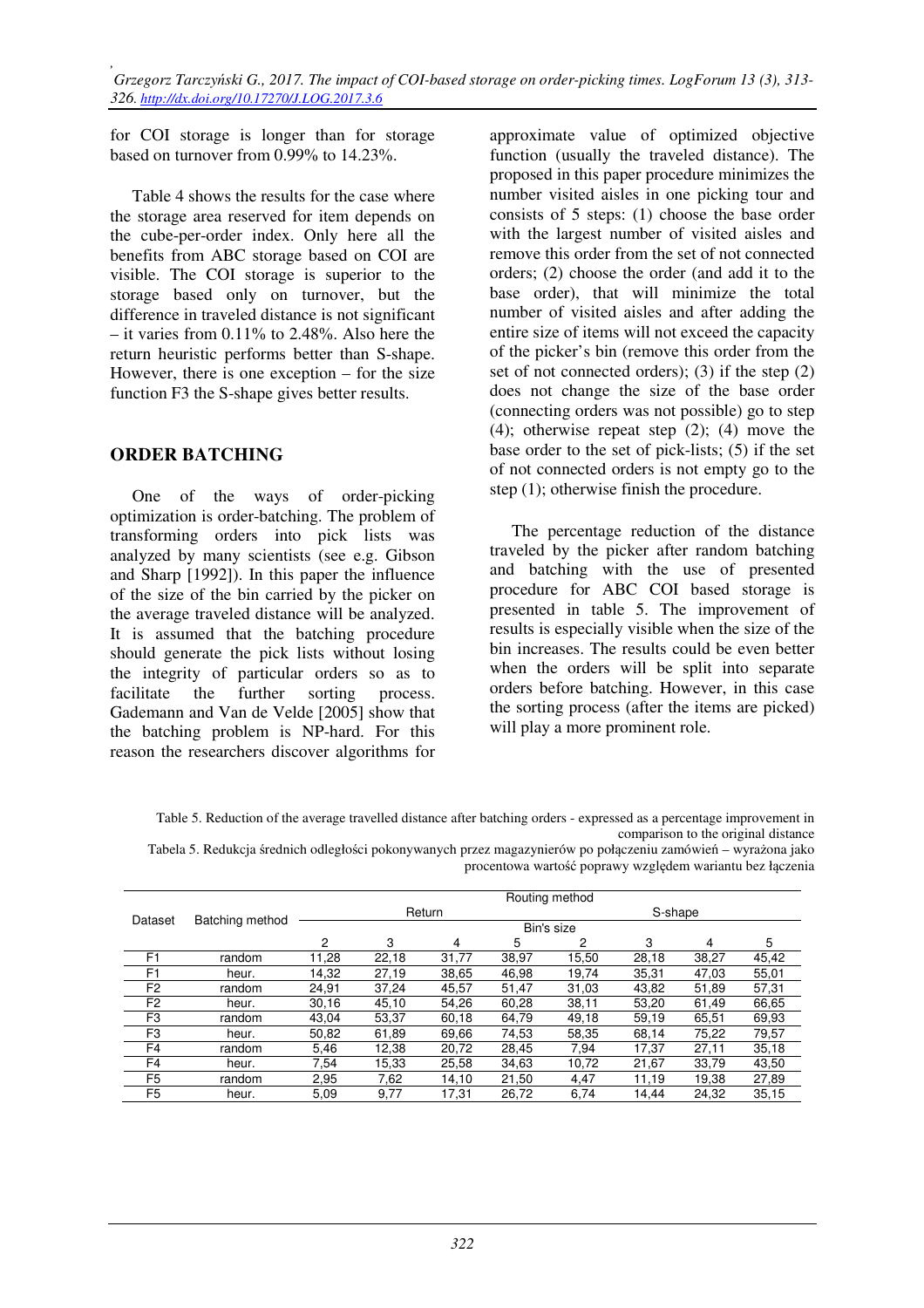## **DISCUSSION**

The class-based storage is very convenient and for that reason it is often applied in practice. The application of class-based storage (with random storage inside each class) leads to significant improvement of the orderpicking activity (the traveled distances can be even more than twice shorter in comparison to fully random storage). The items can be assigned into classes based on picking frequency or cube-per-order index. The second approach may result in reduction of distances traveled by the picker only when the COI is calculated based on occupied storage area (not the size of single item). The possibility of picking many smaller items located close to the PD in one tour does not affect to a large degree the expected distance traveled by the picker. For unit-load warehouses we know from literature that the COI-based storage is optimal. The presented in this paper research shows that in the warehouses where the pickers collect many items in one tour the storage based on picking frequency is superior to the storage based on COI. However, note that presented results do not take into account the costs of replenishment of items from the reserve area to the storage area. This problem should be analyzed.

The increase of the size of picker's bin will allow to create the larger batches of orders. This implies a reduction of the distance covered by the picker, but could generate additional sorting costs. It was showed that the presented batching algorithm is superior to the random batching. The issue of searching the optimal bin's size should be further investigated.

## **REFERENCES**

- Caron F., Marchet G., Perego A., 1998, Routing policies and COI-based storage policies in picker-to-part systems, International Journal of Production Research, 36(3), 713-732. http://dx.doi.org/10.1080/00207549819365 1
- Caron F., Marchet G., Perego A., 2000, Optimal layout in low-level picker-to-part

systems, International Journal of Production Research, 38(1), 101-117. http://dx.doi.org/10.1080/00207540018960 8

Gademann N., Velde S., 2005, Order batching to minimize total travel time in a parallelaisle warehouse, IIE transactions, 37(1), 63- 75.

http://dx.doi.org/10.1080/07408170590516 917

- Gibson D., Sharp G., 1992, Order batching procedures, European Journal of Operational Research, 58(1), 57-67. http://dx.doi.org/10.1016/0377- 2217(92)90235-2
- Heskett J.L., 1963, Cube-per-order index-a key to warehouse stock location, Transportation and Distribution Management, 3(1), 27-31.
- Hwang H., Oh Y.H., Lee Y.K., 2004, An evaluation of routing policies for orderpicking operations in low-level picker-topart system, International Journal of Production Research, 42(18), 3873-3889. http://dx.doi.org/10.1080/00207540410001 696339
- Jacyna M., Kłodawski M., 2011, Matematyczny model kształtowania strefy komisjonowania [Mathematical model for order picking area design], Automatyka/Akademia Górniczo-Hutnicza im. Stanisława Staszica w Krakowie, 15, 183-193.
- Jacyna M., Kłodawski M., 2012, Selected aspects of research on order picking productivity in aspect of congestion problems, In: Materiały konferencyjne: The International Conference on Industrial Logistics (ICIL), Zadar.
- Jacyna M., Lewczuk K., Kłodawski M., 2015, Technical and organizational conditions of designing warehouses with different functional structures, Journal of KONES Powertrain and Transport, 3 (22), 49-58. http://dx.doi.org/10.5604/12314005.116597 1
- Jakubiak M., Tarczyński G., 2012, Selection of manual order picking concepts in a warehouse by means of simulation tools, Mathematical Economics, (8 (15)), 45-62.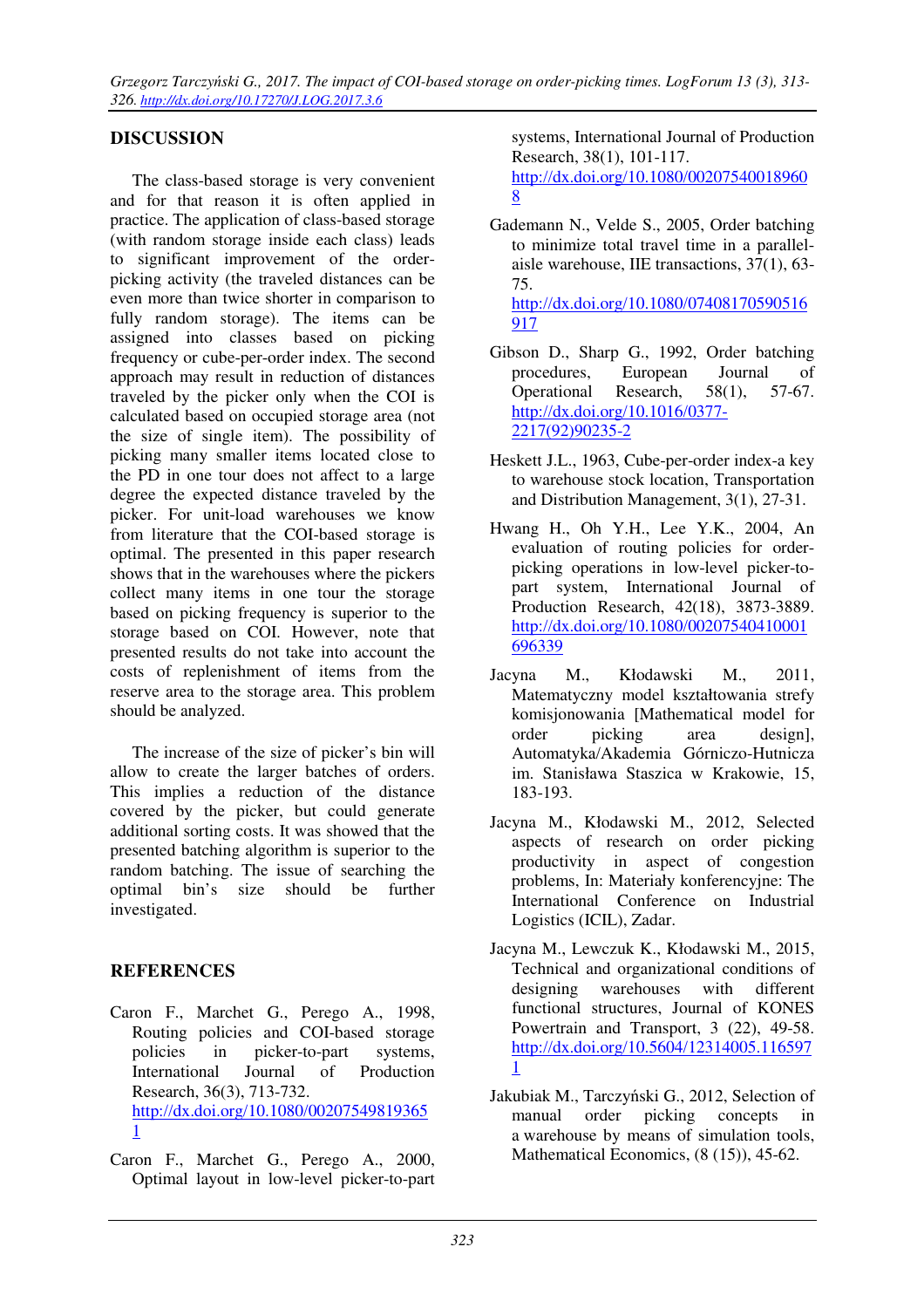*, Grzegorz Tarczyński G., 2017. The impact of COI-based storage on order-picking times. LogForum 13 (3), 313- 326. http://dx.doi.org/10.17270/J.LOG.2017.3.6* 

Kallina C., Lynn J., 1976, Application of the cube-per-order index rule for stock location in a distribution warehouse, Interfaces, 7(1), 37-46.

http://dx.doi.org/10.1287/inte.7.1.37

- Kłodawski M., 2014, Problematyka usprawniania procesu kompletacji [Storage assignment problem as a way to minimize logistics facilities' costs], Logistyka, 4, 1987-1996.
- Kłodawski M., Jacyna M., 2010, Wpływ układu strefy komisjonowania na długość drogi kompletowania [Order picking area layout impact on length of order picking road], Logistyka.
- Kłodawski M., Jacyna M., 2011, Czas procesu kompletacji jako kryterium kształtowania strefy komisjonowania [Time of order picking cycle as a criterion for order picking area constructing], Logistyka, 2, 307-317.
- Kłodawski M., Lewczuk K., Jacyna-Gołda I., Żak J., 2017, Decision making strategies for warehouse operations, Archives of Transport, 1 (41).

http://dx.doi.org/0.5604/01.3001.0009.7384

- Krawczyk S., Jakubiak M., 2011, Rola komisjonowania w sterowaniu przepływami produktów [The role of order picking process in steering of product flows], Logistyka, 4, 475-486.
- Malmborg C.J., 1995, Optimization of cubeper-order index warehouse layouts with zoning constraints, International Journal of Production Research, 33(2), 465-482. http://dx.doi.org/10.1080/00207549508930 160
- Malmborg C.J., Bhaskaran K., 1990, A revised proof of optimality for the cube-per-order index rule for stored item location, Applied Mathematical Modelling, 14(2), 87-95. http://dx.doi.org/10.1016/0307- 904X(90)90076-H
- Manzini R., Gamberi M., Persona A., Regattieri A., 2007, Design of a class based storage picker to product order picking system, The International Journal of Advanced Manufacturing Technology, 32(7-8), 811-821.

http://dx.doi.org/10.1007/s00170-005- 0377-2

- Muppani V.R., Adil G.K., 2008a, A branch and bound algorithm for class based storage location assignment, European Journal of Operational Research, 189(2), 492-507. http://dx.doi.org/10.1016/j.ejor.2007.05.050
- Muppani V.R., Adil G.K., 2008b, Efficient formation of storage classes for warehouse storage location assignment: a simulated annealing approach, Omega, 36(4), 609- 618.

http://dx.doi.org/10.1016/j.omega.2007.01. 006

- Tarczyński, G., 2015a, Estimating orderpicking times for return heuristic equations and simulations, LogForum, 11. http://dx.doi.org/10.17270/J.LOG.2015.3.9
- Tarczyński G., 2015b., Średnie czasy kompletacji zamówień dla heurystyki sshape - wzory i symulacje [Average orderpicking times for s-shape heuristic – equations and simulations], Studia Ekonomiczne, 237, 104-116.
- Tompkins J.A., White J.A., Bozer Y.A., Tanchoco J.M.A., 2010, Facilities planning, Fourth Edition, John Wiley & Sons.
- Van Kampen T.J., Akkerman R., van Donk P.D., 2012, SKU classification: a literature review and conceptual framework, International Journal of Operations & Production Management, 32(7), 850-876. http://dx.doi.org/10.1108/01443571211250 112
- Yu Y., De Koster R., Guo X., 2015, Class‐Based Storage with a Finite Number of Items: Using More Classes is not Always Better, Production and Operations Management, 24(8), 1235-1247. http://dx.doi.org/10.1111/poms.12334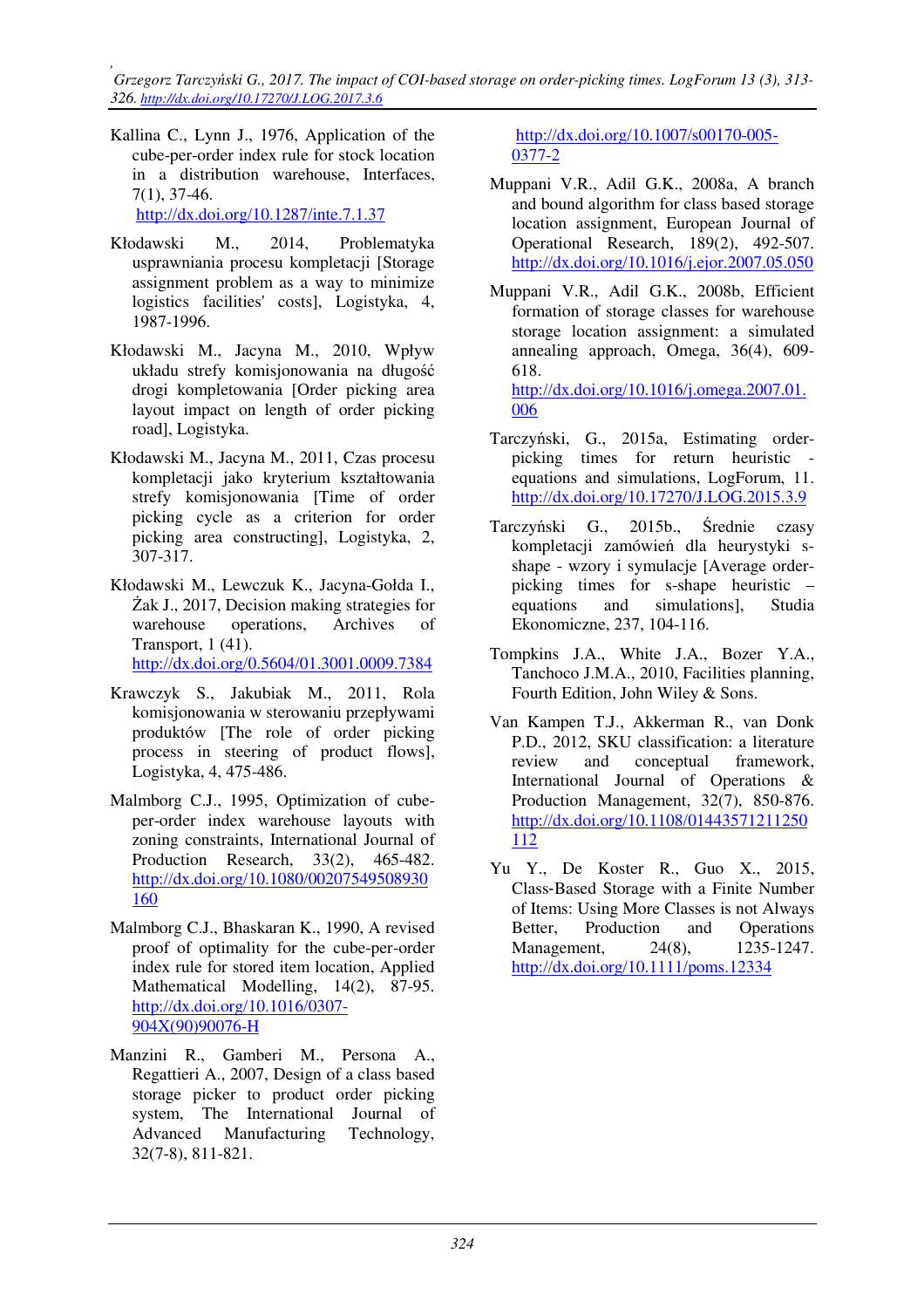# **WPŁYW SKŁADOWANIA TOWARÓW ZGODNEGO ZE WSPÓŁCZYNNIKAMI COI NA CZASY KOMPLETACJI TOWARÓW**

**STRESZCZENIE**. **Wstęp:** Ciągły wzrost konkurencyjności na światowych rynkach wymusza konieczność szybkiej i niezawodnej dostawy zamówionych towarów. Zadanie to możliwe jest do wykonania dzięki doskonaleniu systemów kompletacji. Nie zawsze wdrożenie systemów automatycznych jest opłacalne. W przypadku magazynów, w których kompletacja odbywa się zgodnie z zasadą "człowiek do towaru", optymalizacja wydajności odbywa się poprzez prawidłowy wybór: układu magazynu, metody składowania towarów, sposobu wyznaczania trasy magazynierów, odpowiedniej metody kompletacji strefowej, zasady tworzenia zleceń łączonych czy ustalenia kolejności realizacji zleceń. Artykuł poświęcony jest analizie wpływu metody składowania towarów na czasy kompletacji.

**Metody:** W artykule zbadano jaki wpływ na średnie czasy kompletacji w magazynach niskiego składowania ma składowanie towarów zgodne z zaproponowanym przez Hesketta współczynnikiem COI (cube-per-order index), będącym ilorazem zajmowanej powierzchni magazynowej i częstości pobrań. Towary w oparciu o rosnące wartości COI podzielone zostały na klasy. Do określenia popytu na towary wykorzystano postać analityczną funkcji zaproponowanej przez Carona.

**Wyniki:** W artykule sprawdzono jakie korzyści przynosi składowanie oparte o COI w porównaniu do składowania losowego i składowania bazującego wyłącznie na współczynniku rotacji. W tym celu w badaniach uwzględniono możliwość przepełnienia koszyka podczas procesu kompletacji zamówienia – wówczas zamówienie dzielone jest na kilka zleceń realizowanych osobno. Analizę przeprowadzono z wykorzystaniem symulacji. Dodatkowo zaproponowano algorytm umożliwiający tworzenie zleceń łączonych.

**Wnioski:** Z przeprowadzonej analizy wynika, że składowanie zgodne ze współczynnikiem COI jest szczególnie korzystne, gdy gabaryty towarów są zróżnicowane oraz tak duże, że często zamówień nie da się skompletować podczas jednego cyklu. Krzywa określająca popyt na towary ulega spłaszczeniu, w porównaniu ze składowaniem opartym wyłącznie na współczynniku rotacji. Ustalenie, jaką metodę składowania należy zastosować, powinno odbywać się razem z wyborem sposobu wyznaczenia trasy magazyniera. Wykorzystanie algorytmu łączenia zamówień prowadzi do znacznej redukcji odległości pokonywanych przez magazyniera. Wielkość zleceń łączonych powinna być jednak optymalizowana z uwzględnieniem ewentualnych kosztów związanych z późniejszym sortowaniem towarów.

**Słowa kluczowe:** kompletacja zamówień, współczynnik COI, symulacje

## **EINFLUSS DER LAGERUNG AUF DIE ZEIT DER MIT DEN COI-KOEFFIZIENTEN ÜBEREINSTIMMENDEN WARENKOMMISSIO-NIERUNG**

**ZUSAMMENFASSUNG. Einleitung:** Der laufend steigende Wettbewerb auf den Weltmärkten erzwingt die Notwendigkeit einer schnellen und leistungsfähigen Anlieferung von bestellten Waren. dank der gezielten Vervollkommnung von Kommissionierungssystemen. Die Einführung von automatisierten Systemen bleibt nicht immer rentabel für eine leistungsfähige Kommissionierung. Bei Lagern, in denen die Kommissionierung gemäß dem Prinzip "Mann zur Ware" zustande kommt, erfolgt die Optimierung der Leistungsfähigkeit durch die richtige Auswahl von: Lageranordnung, Lagerungsmethode, Art und Weise der Festlegung von Routen der Lagerarbeiter, Kommissionierungsmethode, Prinzip der Bildung von Sammelaufträgen und Reihenfolge der Ausführung von Kommissionierungsaufträgen. Der Artikel vermag die Analyse des Einflusses der Lagerungsmethode auf die Zeitintervalle der Warenkommissionierung zu projizieren.

**Methoden:** In dem vorliegenden Artikel erforschte man, inwieweit die Warenlagerung anhand des von Heskett vorgeschlagenen COI-Koeffizienten (cube-per-order index), der ein Quotient der in Anspruch genommenen Lagerfläche und der Entnahmefrequenz ist, die durchschnittliche Kommissionierungszeit in Niedrigregallagern beeinflusst. Die Waren wurden anhand der wachsenden COI-Werte in Klassen eingestuft. Für die Bestimmung der Nachfrage für Waren wurde die analytische Form der von Caron vorgeschlagenen Funktion in Anspruch genommen.

**Ergebnisse:** Im Artikel prüfte man welche Nutzen die auf den COI-Koeffizienten gestützte Lagerung im Vergleich zur zufälligen Lagerung und der ausschließlich auf den Rotationskoeffizienten gestützte Lagerung mit sich bringt. Zu diesem Zweck berücksichtigte man in den Forschungen die Möglichkeit einer Überfüllung des Korbes während der Kommissionierung des Auftrages – gegebenenfalls wird die Bestellung in einige Einzelaufträge aufgeteilt. Die betreffende Analyse wurde unter Anwendung der Simulation durchgeführt. Zusätzlich schlug man einen die Bildung von Sammelaufträgen ermöglichenden Algorithmus vor.